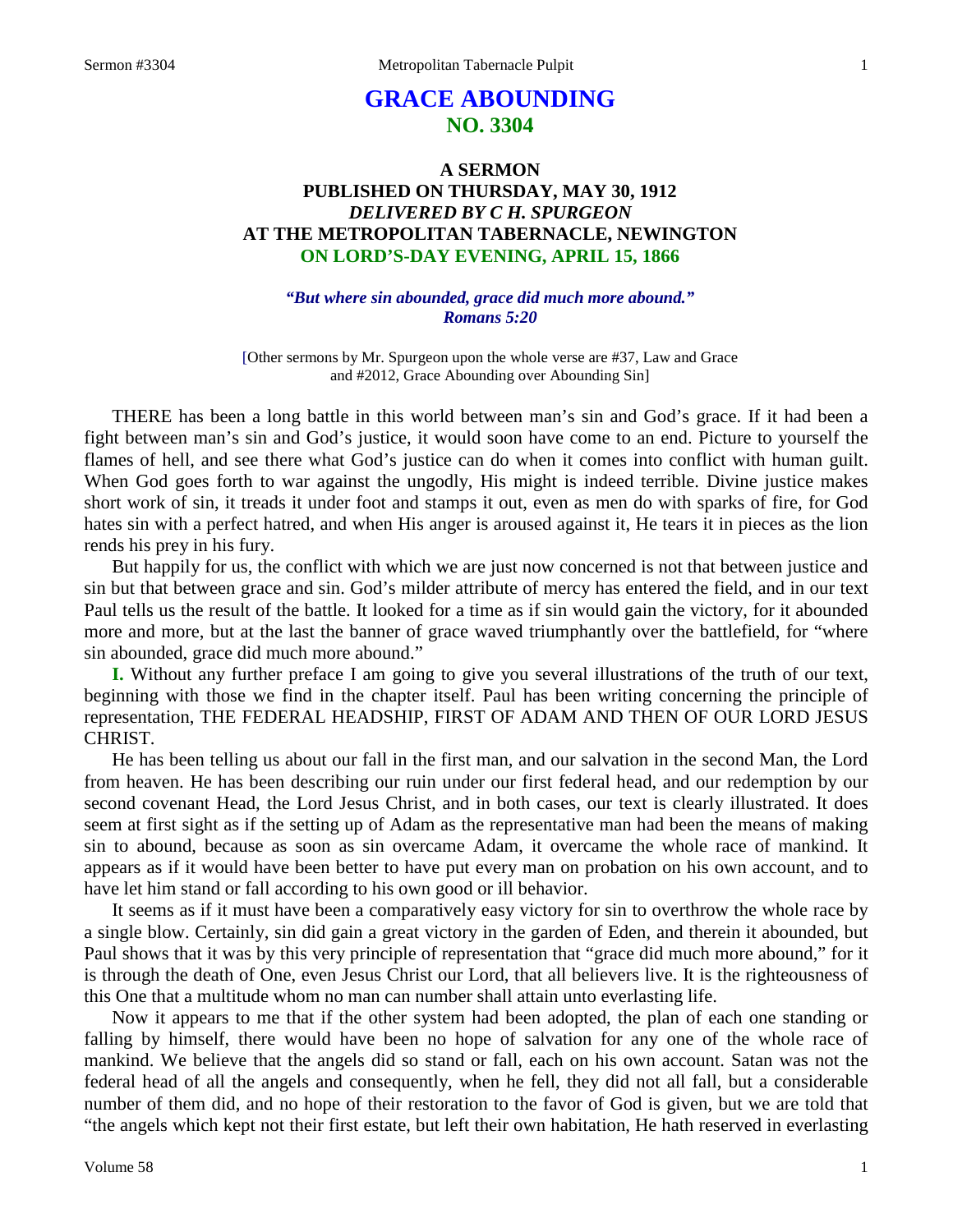chains under darkness unto the judgment of the great day." I think it is more than probable that, had you and I been left to stand or fall on our own account, we should all have fallen, and then we should have fallen to rise no more.

But now, as we fell in the person of one representative, it has become possible for us to rise through another Representative, and as many of us as have believed in Jesus have risen from the fall of Adam, and are delivered from the death which was the consequence of Adam's sin, and are made alive in Christ Jesus by a new spiritual life in virtue of our union with our risen Lord.

By the federal headship of Adam sin did indeed abound, the floodgates were pulled up, and torrents of iniquity inundated the whole human race, but by the federal headship of Christ grace does much more abound, so that all who believe in Him shall be eternally saved. I think this was the meaning of the apostle when he wrote the words of our text, and this is one illustration of the general truth that "where sin abounded, grace did much more abound."

**II.** A second illustration of this truth can be found in the first part of the verse from which our text is taken, "The law entered, that the offense might abound." Through no fault in itself, but through our depravity, THE LAW INCREASES THE GRAVITY OF OUR OFFENSES.

You know that if you give your child no commands, he cannot disobey you, but the moment you give a command, the natural inclination of the child to disobedience turns the command into an occasion for sin. The more commands God gives, the more possible it is for man to sin. When water is cast upon lime there follows great heat and smoke. Yet the water was not hot, put your lips to it and you will find that it is a sweet and cooling draught, but it produced heat when mixed with the lime because of the inherent heat in the lime.

So, when God's commandment is cast upon a man and he kicks against it, the fault is not in the commandment, but in the man's wicked heart which rebels against it. Paul says, "I had not known sin, but by the law." He would have been just as truly a sinner in himself, but the sinfulness would not have come out if it had not been for the law's prohibitions and restrictions against which he rebelled.

The law of God is something like the medicine which a doctor gives to a patient who has some disease internally, but the medicine throws it out upon the skin, yet it is far better that it should be thus thrown out than that it should lie hidden in the system and lead to the patient's death. The law acts like this, especially upon those who are under conviction, it throws out the sin that is within them, and lets them see it in its true character.

The law comes like a policeman with a search warrant, and says, "There is a criminal concealed here, and I have come to discover him." Perhaps you say, "There is no criminal here, I never harbor thieves or other bad characters." But the officer produces his warrant and searches you through and through, and at last you have to own that he is right even though you did not suspect the true state of affairs.

It seems a very dreadful thing that the effect of the law should be to make the sinner worse than he was before, "the law entered that the offense might abound." But that is just where our text comes in, "where sin abounded, grace did much more abound." The more needful the law's exposure of sin is, the more glorious is the grace that cleanses from the sin. The law, like a candle, shows me my blackness, but that same revelation, of which the Law is only a part, also shows me the precious blood of Jesus which takes all my blackness away, and makes me whiter than snow.

As I hear the thunders of Sinai, and am full of terror as the lightning sets the sky ablaze, I turn to the dear, patient Lamb of God, and as I see Him suffering for me, I say to Him, "Oh, what wondrous grace it must have been by which You did deliver me from all this terrible wrath! Blessed Lamb of God, how much I owe to You, for You have hushed the law's loud thunder, and given my soul a quiet and safe hiding place!"

The work of the law upon the enlightened conscience is a very healthy operation, it is like a sharp needle that goes through the soul, but it draws the golden thread of mercy after it, or like the sharp plough which breaks up the ground, and prepares it for the seed which in due time shall bring forth the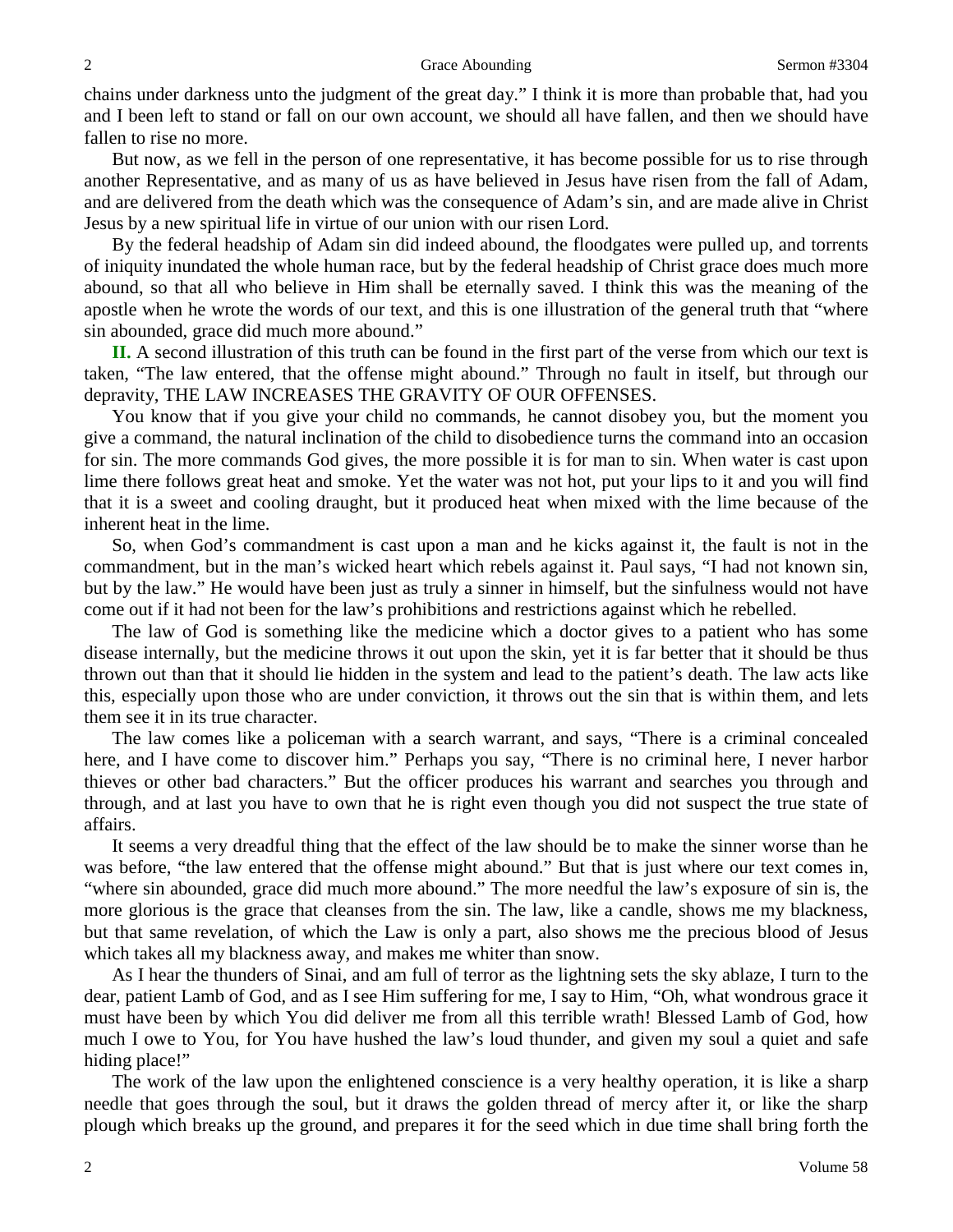harvest to God's praise and glory. Whenever the entrance of the law makes the offense to abound, may God grant us grace to receive the Gospel so that grace shall much more abound!

**III.** Now follow me in thought while I conduct you to a spot where we shall find a third illustration of the truth of our text, that is, THIS PLACE CALLED CALVARY, surely that is the spot where sin did most abound, yet where grace abounded even more.

Look in at the council chamber of the Sanhedrim, and hear them charge the Son at God with blasphemy, and say if sin did not abound there. See Him hurried away to Pilate's hall and to Herod's judgment seat, "despised and rejected of men," behold how they set Him at nought and mocked Him, how they plucked out His hair, defiled His blessed visage with their accursed spittle, crowned Him with thorns, and assailed Him with insult upon insult, and cruelty upon cruelty, and then say if sin did not indeed abound there.

See Him toiling painfully through the crowded streets, scoffed at by the ribald multitude, but mourned by the daughters of Jerusalem, watch Him as at last He ascends the hill of doom, see Him hanging on the cross in indescribable agony while the heartless spectators jeer and scoff, and make a jest even of His dying cries, and then say if sin did not abound there.

What foaming billows of iniquity rolled up around that accursed tree, swelling and rising until they completely immersed the Lord of life and glory in their horrible depths! Yes, verily sin abounded there, surely it was the darkest day in human history. Wicked men had killed kings before, but that day they killed the King of kings, they had been regicides before, but now they became deicides.

They killed the Son of God, and cast Him out of the vineyard, saying, "This is the heir, and now that we have killed him, the inheritance shall be ours." Sin abounded so much that it put out the light of the sun, so heavy was it that it cracked the solid earth, and rent the rocks asunder, and caused graves to open, while the great veil of the temple was rent in twain from the top to the bottom.

Yet "where sin abounded, grace did much more abound." Oh, for an angel's tongue to tell out the wondrous mystery! My poor lips are quite unequal to this tremendous task, it is vain for me to attempt to describe the grace that so gloriously abounded in our Lord upon the cross, the grace that flashed benignantly from those languid eyes, the grace that fell in cleansing drops from those opened veins, the grace that poured in torrents from that pierced side, the grace that heaved, and tossed, and struggled convulsively in those tortured limbs, the grace that fought, and wrestled, and at last conquered in that anguished spirit, the grace that even then began interceding for the transgressors as Jesus prayed, "Father, forgive them, for they know not what they do," the grace that cried with a mighty voice, "It is finished," ere the Savior bowed His head, and gave up the ghost, the grace that ascended up on high, leading captivity captive, and giving gifts unto men.

Of this grace I will not dare to speak further than to say—may it be your happy lot to sail upon that sea of grace, for fathom it you never can! May you drink from that fountain of divine grace, for you shall never be able to drink it dry! May God give you the bliss of knowing in your own experience how much grace abounds through the atoning sacrifice of Christ upon the cross!

Oh, that I had the tears of Baxter, and that my soul were all aglow as the soul of Whitefield used to be, while I plead my Master's cause! O my hearers, nothing so clearly shows the terrible depravity of human nature as this, that man has become so utterly wicked and debased as to believe that Christ is not still "mighty to save"! What a vile wretch man must be, and what a base thing human nature must be, when any can deliberately doubt the power of Christ to save the lost!

The inspired declaration is that "He is able to save them to the uttermost that come unto God by him, seeing he ever liveth to make intercession for them," yet this wicked heart of ours finds it impossible to believe this until the Holy Spirit comes, and with supernatural energy enlightens the understanding, sways the will, controls the judgment, and brings the soul to rest in Jesus Christ. Oh, how guilty we must be that we will not believe that what God says it true, that we will not believe though millions of witnesses before the throne attest the truth that "where sin abounded, grace did much more abound"!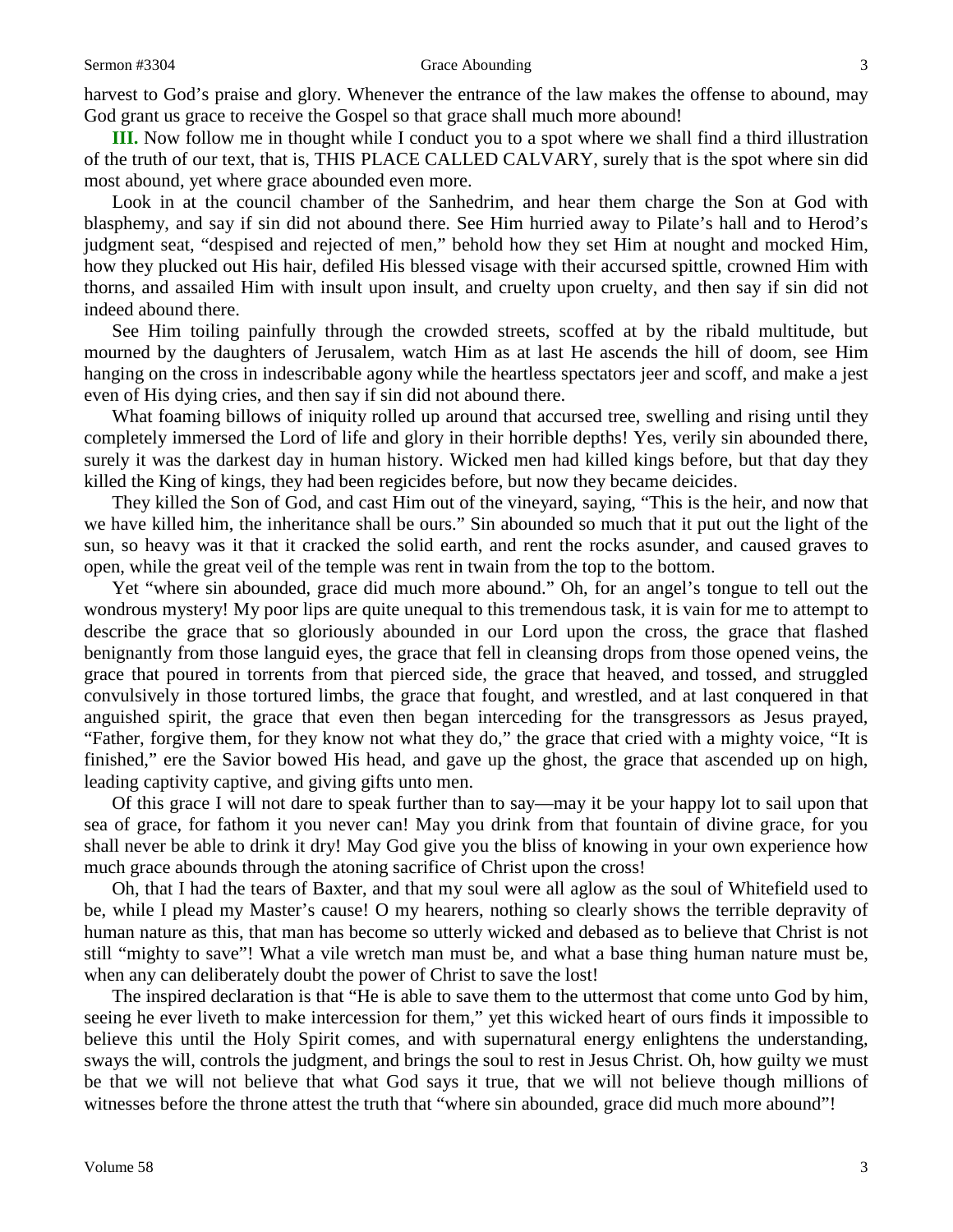**IV.** Thus we have had three illustrations of the truth of our text, and we may find a fourth IN MAN'S NATURE, for there also "where sin abounded, grace did much more abound."

Look at Adam in the garden of Eden, a noble being, supreme amongst all the creatures around him. The lion crouches at his feet, the leopard sports about him, the dove nestles in his bosom, and all birds and beasts come at his call and yield obedience to his command.

But do you see that serpent coiled around a tree? That is the brute embodiment of sin, and it has come there to do incalculable mischief. Wait a little while, and you may see Adam and Eve driven out of the garden where they were once so happy, for the sin to which they so readily yielded has brought a heavy curse upon them and upon all their descendants. As you read the stern sentences pronounced upon each of them by the lips of JEHOVAH Himself, you realize that in their case sin has indeed abounded.

Then remembering what I have already said to you about the principle of representation, you will realize that Adam's fall involved the fall of every one of us. What Mark Antony is supposed to have said concerning the death of Julius Caesar might well be said with regard to the effect of Adam's fall upon us—

## *"Oh, what a fall was there, my countrymen! Then I, and you, and all of us fell down."*

If you want to see how sin has abounded, go down the street, and look upon some of those who have been drinking what has been truly called "liquid damnation." I need not describe the sight, for all of us are, alas! more or less familiar with it, nor need I picture other fallen creatures in whom sin is to be seen in some of its most repulsive aspects. We will not think of them in the self-righteous spirit of the Pharisee who thanked God that he was not as other men, but we will sorrowfully confess that what they now are any of us might have been had providence and grace not prevented it.

If you want to see further what ruin sin has wrought, I would take you to the graveyard. We will not ask the sexton to open the graves, the sight and smell would be more than we could endure, but he could tell us some strange tales of the remains of the noble being whom God made to have dominion over all the works of His hands. This is what he has come to now—an empty skull and a few dry bones! This is what sin has brought him down to—to be food for worms!

But I will not linger over that dark part of the subject, think how grace has much more abounded even where sin did most abound. Grace comes in and finds man under sentence of death, hopeless and polluted, and full of everything that is obnoxious in God's sight. What does grace do in such a case at that? I answer by pointing you to that wondrous vision that John had in Patmos when he saw "One like unto the Son of man….his head and his hairs were white like wool, as white as snow; and his eyes were as a flame of fire; and his feet like unto fine brass, as if they burned in a furnace; and his voice as the sound of many waters. And he had in his right hand seven stars: and out of his mouth went a sharp twoedged sword: and his countenance was as the sun shineth in his strength."

Who is this for whom all heaven rings with hallelujahs, while hell trembles at His word, and millions upon earth own allegiance to Him? Who is this? Why, 'tis the man Christ Jesus, who once slept as a helpless babe in His mother's arms, who afterwards toiled at the carpenter's bench at Nazareth, and who breathed out His earthly life amid the untold agonies of Calvary, but who is now exalted to His Father's right hand, "far above all principality, and power, and might, and dominion, and every name that is named, not only in this world, but also in that which is to come."

"Ah!" say you, "that is all true concerning *Him,* but we are not up there with Him." But faith says that we are if we are truly trusting in Jesus, for "God, who is rich in mercy, for his great love wherewith he loved us, even when we were dead in sins, hath quickened us together with Christ, (by grace ye are saved;) and hath raised us up together, and made us sit together in heavenly places in Christ Jesus: that in the ages to come He might shew the exceeding riches of his grace in his kindness toward us through Christ Jesus."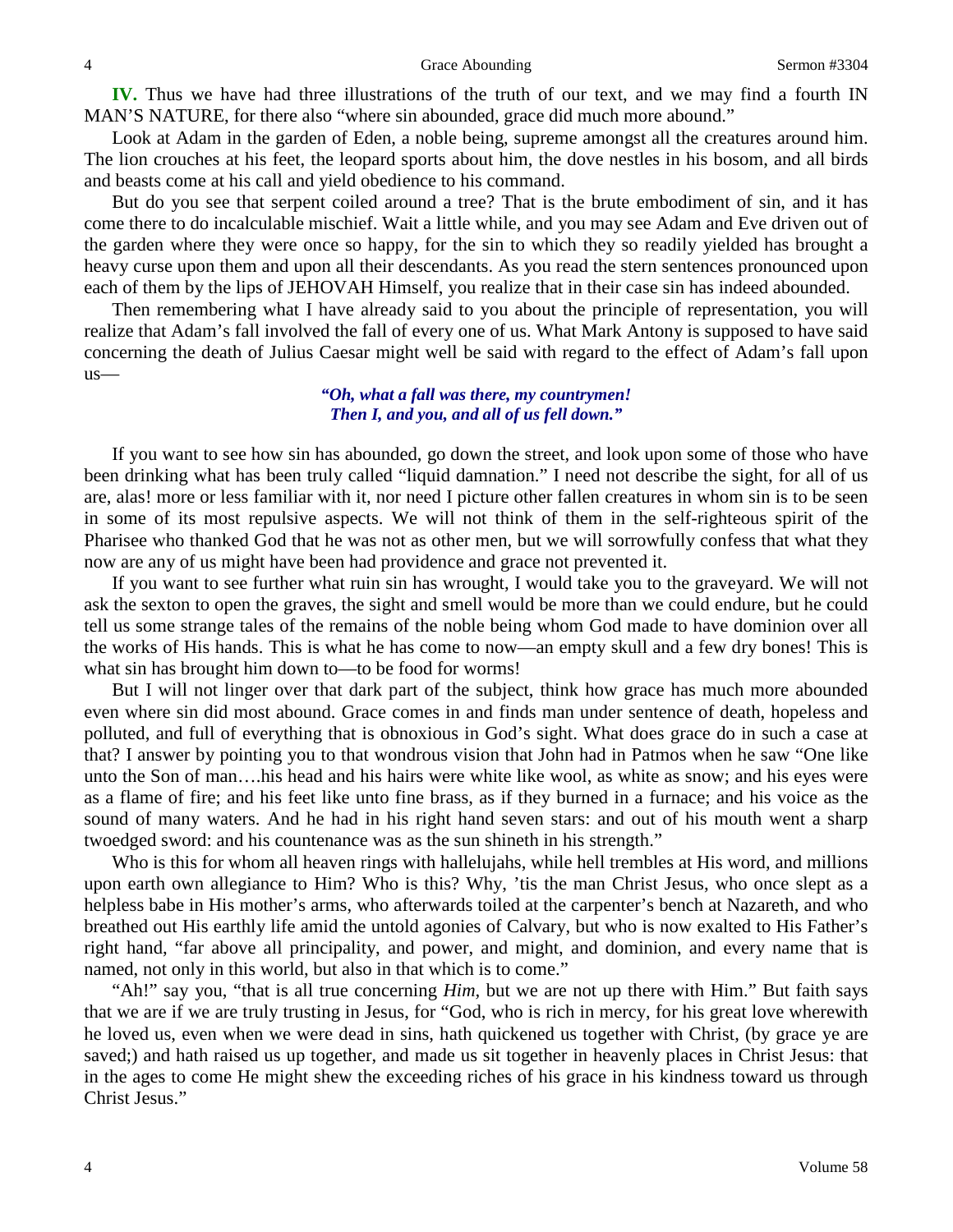#### Sermon #3304 Grace Abounding 5

Now you see how gloriously true our text is. Sin did us untold damage, but grace has given us more than sin ever took away. Sin robbed us of silver, but grace has given us gold. Sin slew this body of flesh, but grace has given us a spiritual body which shall live forever. Sin threw us down among the masses of this fallen race, but grace has lifted us up, and set us among the children of God by faith in Christ Jesus. Yes, beloved, "now are we the sons of God, and it does not yet appear what we shall be; but we know that, when he shall appear, we shall be like him;, for we shall see him as he is." Verily, "where sin abounded, grace did much more abound."

**V.** There is a further illustration of the truth of our text in some WHO ARE NOW PRESENT WITH US.

There are some now in this house in whom sin abounded in certain special ways at which I shall only just hint. They were drunkards, swearers, unchaste, they dishonored their father and mother, they sinned against light and knowledge, they disregarded God's Word, they stifled the rebukes of conscience, in brief, "sin abounded" in them. But now, through grace, a great change has come over them, and they have been made new creatures in Christ Jesus, and amongst us all there are none who love Christ more than they do, and none who serve Him more zealously than they do.

You know that it is very often the case that those who have been the greatest sinners become the greatest saints, those who were the devil's corporals and sergeants, nay, his captains and generals, when they are truly converted, become the boldest and bravest soldiers of the cross. It is hardly necessary to remind you of John Bunyan, once a very notable sinner, who became a very prince in our Israel, and who felt that in his case, grace had indeed abounded to the chief of sinners.

Many of us ought indeed to love much, as I trust we do, because we have been forgiven much. Divine mercy has covered and blotted out a vast mass of sin that we had committed, and now, remembering with humility and shame all our past offenses, we pray that we may prove in all our future lives, what holy and useful men and women God's grace can make of us.

Surely, dear friends, you will not serve God worse than you served the devil, when you had a bad master, you were a good servant to him, but now that you have a good Master, the best Master you can ever have, do not be a bad servant to Him. May the Lord grant that great grace may abound in all who have been great sinners!

But as there are exceptional cases, I will come to something that will include us all. Kindly turn to the little book that records your life history written out upon the pages of memory. As you look over those pages, you who have known the Lord for some years, what do you think of yourselves? The men who think much of themselves must surely be those who do not think at all, but those who really do think must see very much in their past lives which causes them to blush.

Looking back upon the years since we first came to Christ, what a multitude of sins we have committed! If our own children had treated us as badly as we have treated our heavenly Father, what would we have done with them? What a marvel of patience our heavenly Father has been in His dealings with us!

I look at my pulpit work, and I have to confess that sin has abounded there. I look at my private life, and I have to own that sin has abounded there. As you look at your Sunday school class, my brother or sister, I think that you too must admit that sin has abounded there. As a husband, as a wife, as a child, as a master, as a servant, as a tradesman, as a statesman—whatever may be your position in society, do you not have to say with sorrow that sin has abounded there?

But dear friends, has not grace also abounded? Ay, that it has, for "where sin abounded, grace did much more abound." Do not ever get into such a state of heart as to groan over yourselves so that you cannot praise the Lord for His abounding grace. Oh, do praise Him, do bless Him, for He well deserves to be praised! Sin abounds, so be humble, but grace much more abounds, therefore be thankful. Sin abounds, so be watchful, but grace doth much more abound, therefore be confident that God will give you the victory through Him who hath loved you.

**VI.** Now lastly, IN THIS WORLD SIN ABOUNDS ON A VERY LARGE SCALE.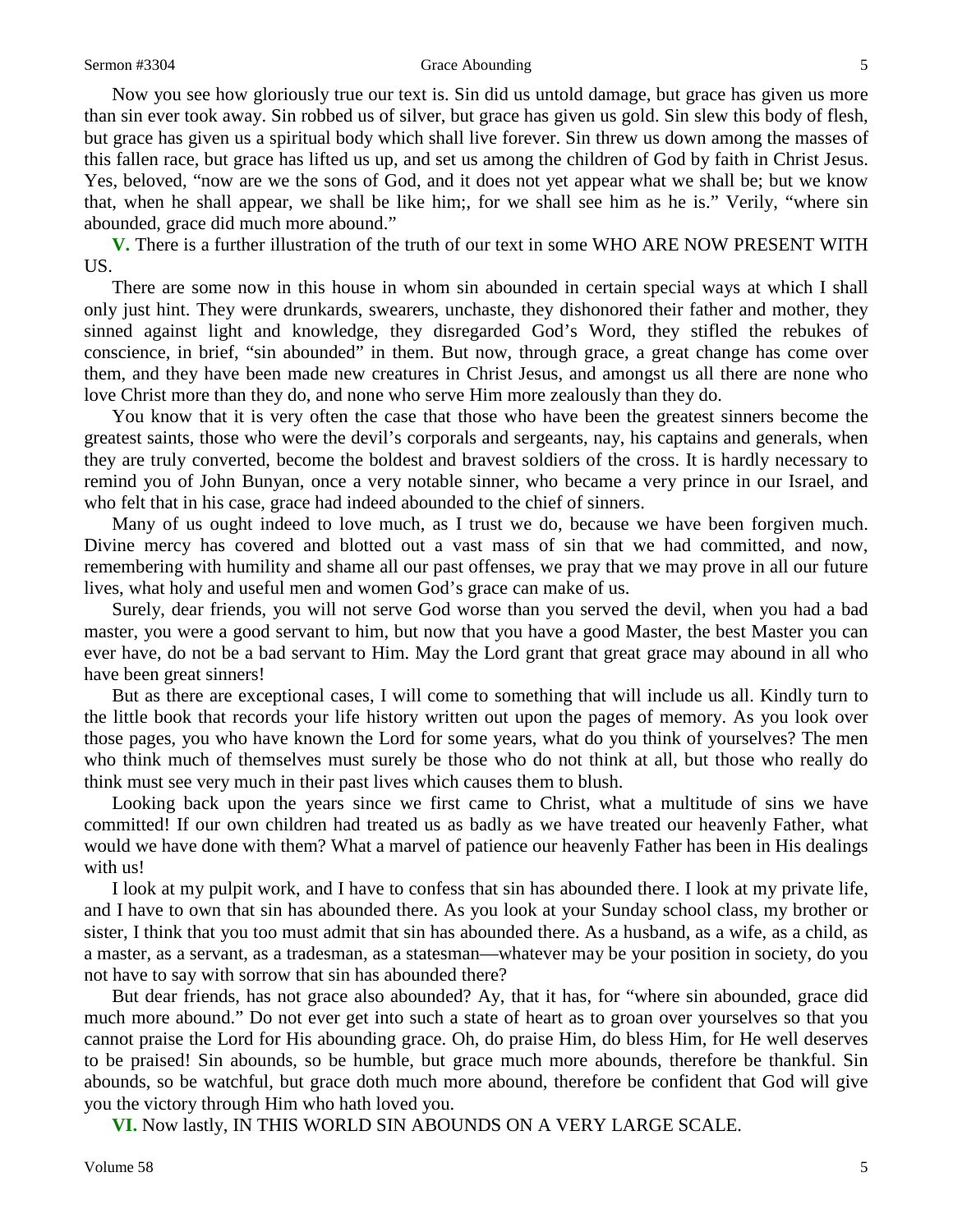Stand on your watchtower, Christian, and look over the world so far as you can. A great proportion of it is still shrouded in the dense darkness of heathenism, and uncounted millions are bowing down before blocks of wood and stone. Think too of the vast multitudes who put their trust in the false prophet, Mohammed, and are quite content with the parody of Christianity that they find in the Koran.

Then remember with sorrow how large a proportion of those who are called Christians are simply worshippers of Mary instead of believers in Jesus, or who bow down before images, icons, relics, crosses, and I know not what. If we turn to Protestant Christianity, what a vast mass of hypocrisy, formality, inconsistency, and everything else that is evil is mixed with that which is genuine and true!

All over the world sin abounds. See how many lands are still cursed by war. What infamies are perpetuated in all our great cities, ay, and in many of our little country villages too! God must have been amazingly patient to have borne so long with our wicked race. As the flood in Noah's day was universal, so does sin cover the earth today, it prevails over the tops of the mountains, it abounds in all the valleys and plains.

This prospect is very alarming, and for missionaries it would be very depressing if they did not believe that where sin abounds, grace shall much more abound. But the day is coming—oh, hasten, ye wheels of time, and bring the happy hour!**—**when suddenly the pedestal upon which any false god is seated shall shake, and totter to its fall, when the crescent of Mohammed shall wane forever, when the harlot of the seven hills shall cease to corrupt the earth with her fornication, and when the beast, and the false prophet, and the devil and all his hosts shall be cast into the lake of fire and brimstone to be tormented day and night forever and ever.

Yea, the day is coming**—**God speed it!**—**when the people on every island and of every continent shall hear the joyful sound of the Gospel of God's grace. The day is coming when Ethiopia shall stretch out her hands unto God, when India's many millions and the far-off Chinamen and Japanese and other children of the East shall no longer sound the praises of any false god, but shall delight in confessing that Jesus Christ, the Son of David, is also the Son of God, King of kings, and Lord of lords, and their own and only Savior.

The little spring that burst up like a rippling rivulet from the foot of Calvary's cross has swollen into a mighty river even now, its tides are increasing, its floods are swelling, its depth is growing, and the day is coming when, like a mighty ocean, it shall cover the whole earth as the waters cover the deep, and floating across that sea of glory shall be heard the millennial anthem, "The kingdoms of this world are become the kingdoms of our Lord, and of his Christ, and He shall reign forever and ever. Hallelujah! Hallelujah! Hallelujah!"

Then, at the last, so many of us as have believed in Jesus shall be gathered with Him in that great city, the New Jerusalem, whose twelve gates are twelve pearls, whose walls are jasper, and whose street is of "pure gold, as it were transparent glass"—that city of which John says, "I saw no temple therein: for the Lord God Almighty and the Lamb are the temple of it. And the city had no need of the sun, neither of the moon, to shine in it: for the glory of God did lighten it, and the Lamb is the light thereof." Well may we sing—

> *"Jerusalem! my happy home! Name ever dear to me; When shall my labours have an end, In joy, and peace, and thee?*

*Oh when, thou city of my God, Shall I thy courts ascend, Where congregations ne'er break up, And Sabbaths have no end?''*

Ah, well! in due time we shall get there, and then, when looking down from our serene abode, we shall be able to read the whole drama of human history, from the creation to the fall of Adam, from the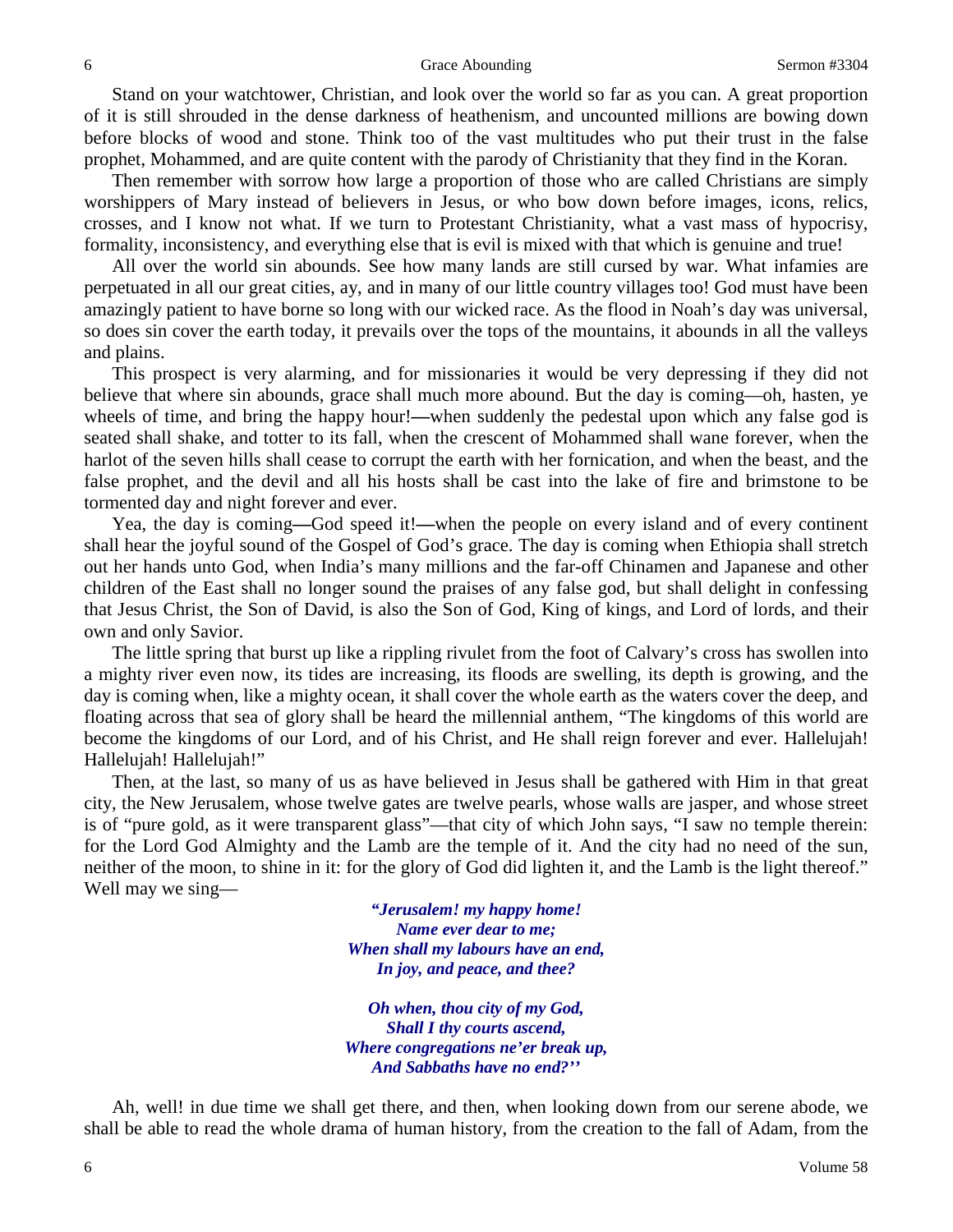### Sermon #3304 Grace Abounding 7

fall to the cross of Christ, and then to the final consummation of all things, this will be the summary of it all at least as far as we are concerned, "Where sin abounded, grace did much more abound." If it should be my happy privilege up there, upon some sunny mount, to descant upon this theme in more flaming words than I can use tonight, and of you who are of a kindred spirit with me will help to tell the story to the principalities and power in heavenly places, and the harpers standing on the sea of glass will strike their harps afresh, and sing again the Song of Moses the servant of God, and the Song of the Lamb, and their songs will be in harmony with our theme tonight, "Where sin abounded, grace did much more abound."

So let us go forth to our various occupations on the morrow believing that, though sin abounds, grace shall yet more abound, let us live so that all may see how grace abounds in us, and let us help to spread the wondrous story of what this grace has done for us, that others may seek that grace for themselves—that grace which abounds to the chief of sinners, that grace which is the portion of all who believe in Jesus, that grace which shall in God's good time be crowned with glory, that "grace wherein he hath made us accepted in the Beloved!" Oh, that all here might be sharers in that grace! God grant it, for Jesus' sake! Amen.

## **EXPOSITION BY C. H. SPURGEON**

## *ROMANS 5:1-11*

## **Verse 1.** *Therefore being justified by faith,—*

But why "therefore"? Because of the verse preceding it, "Who was delivered for our offenses, and was raised again for our justification." Christ died to atone for our sins, Christ rose again to secure our justification, "Therefore being justified by faith,"—*We have peace with God through our Lord Jesus Christ* [See sermon #1456, Peace: A Fact and a Feeling]:

We have peace, we know that we have, we enjoy it, it is not a thing of the future, we *have* peace, a deep calm like that which came to the disciples when Christ hushed the winds and waves to sleep. "We have peace with God." His peace has entered into us, we possess it now, but it is all "through our Lord Jesus Christ." It is all war apart from Him, but all peace through Him. We poor sinners, being justified by faith, have peace with God through our Lord Jesus Christ.

**2.** *By whom also we have access by faith—*

That is to say, we come near to God, we have the *entre* of the King's palace, "we have access by faith"—

**2.** *Into this grace wherein we stand,—*

With firm foot and confident heart, we stand in God's presence. Happy people!

**2.** *And rejoice in hope of the glory of God.*

What a window hope is! It looks toward heaven, we have only to look out that way, and then we can "rejoice in hope of the glory of God."

**3.** *And not only so, but we glory—*

We hope for Glory—"the glory of God," and we already "glory." But in what do we glory? "We glory"—

**3.** *In tribulations also:*

That is the blackest thing a Christian has—his tribulations, so if we can glory in them, surely we can glory in anything. "We glory in tribulations also:"—

**3.** *Knowing that tribulation worketh patience;*

A man cannot prove that he has patience if he has never been tried. Christian patience is not a weed, it is a cultivated plant, we only get patience through our trials.

**4.** *And patience, experience; and experience, hope:*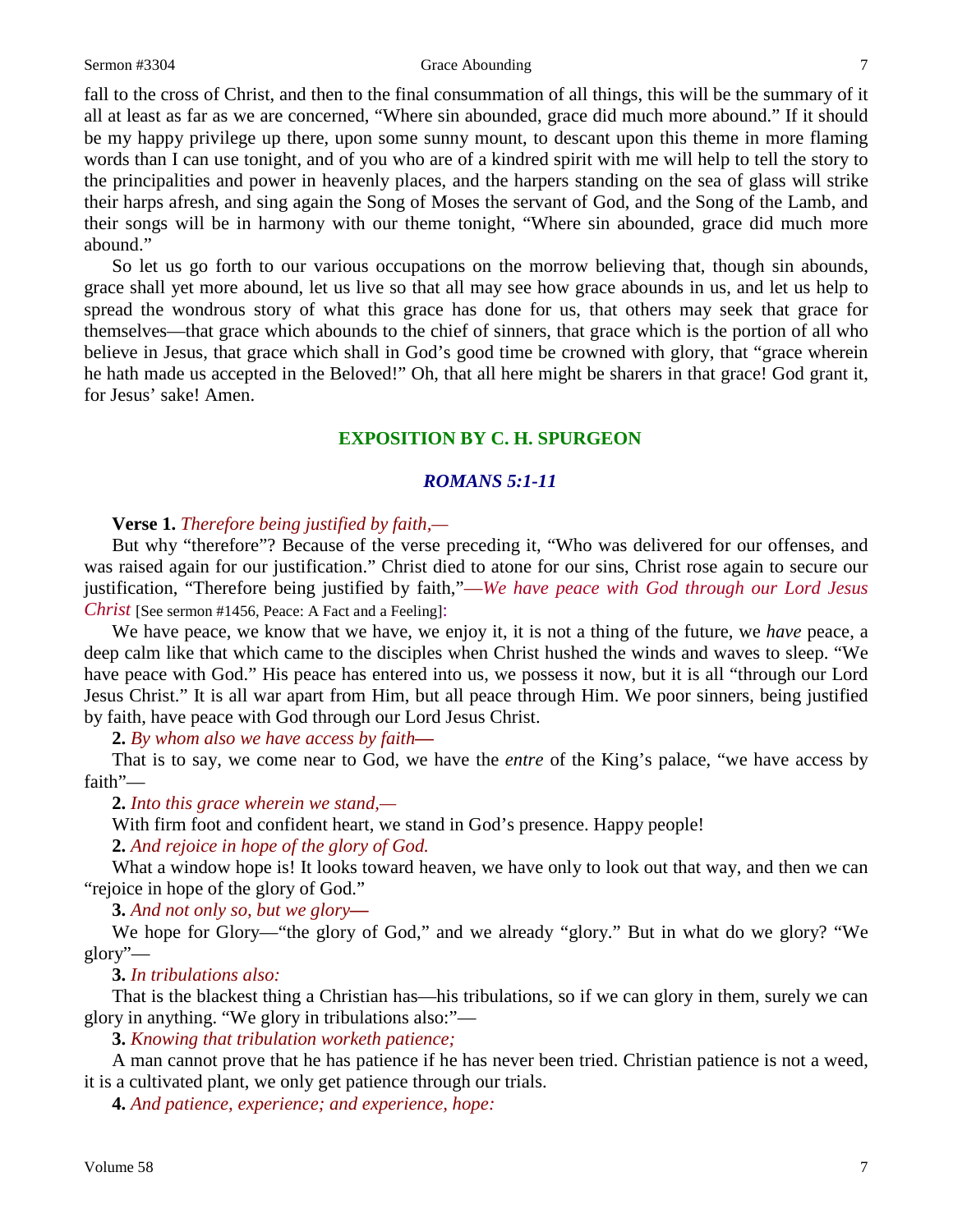#### 8 Sermon #3304

You cannot make an experienced Christian without trouble. You cannot make an old sailor on shore, nor make a good soldier without fighting. Here is that window of hope again, standing at the back of our experience, we look out the window, and what God has done for us is a token of what God will do for us.

## **5.** *And hope maketh not ashamed;*

Peace gives us courage, hope takes the blush out of the cheek when we confess Christ, for we remember the glory that is to be revealed in Him and in us, so how can shame come in?

**5.** *Because the love of God is shed abroad in our hearts by the Holy Ghost which is given unto us.*  [See sermons #829, The Perfuming of the Heart and #1904, The Personal Pentecost and the Glorious Hope]*.*

God's love is like sweet perfume in an alabaster box, the Holy Spirit breaks that box, pours out the love of God into our souls, and the perfume fills our entire nature.

**6.** For when we were yet without strength, in due time Christ died for the ungodly. [See sermons #1191, For Whom Did Christ Die? and #1345, For Whom is the Gospel Meant?]

When we had no power to do anything that was good, when we were strengthless and hopeless, then Christ died for us. This is a wonderful Gospel expression which ought to bring comfort to those here who have no pretense of godliness, "Christ died for the ungodly."

**7.** *For scarcely for a righteous man will one die:*

However upright and just a man may be, nobody thinks of dying for him.

**7.** *Yet peradventure for a good man some would even dare to die.*

That is to say, for a generous, kind, noble-hearted man, some might dare to die.

**8.** *But God commendeth his love toward us, in that, while we were yet sinners, Christ died for us.*  [See sermon #104, Love's Commendation]*.*

We were neither righteous nor yet good, yet Christ died for us. "Oh!" said a little boy once to his mother, "I do not think so much of Christ dying for men, I think I would be willing to die if I could save a hundred men by dying." But his mother said," Suppose it was a hundred mosquitoes—would you die for them?" "Oh, no!" he said, "I would let the whole lot of them die." Well, we were much less, in comparison with Christ, than mosquitoes are in relation to men, yet He died for us, good-for-nothing creatures that we are.

Well does one say, "God shows part of His love to us in many different ways, but He shows the whole of His love in giving Christ to die for us." Here you see His heart laid bare, the very heart of God laid open for the inspection of every believing soul. To die for saints would be great love, but to die for sinners, while they are yet sinners, and regarding them as sinners—this is love with emphasis, the very highest commendation that even divine love can have.

**9.** *Much more then, being now justified by his blood, we shall be saved from wrath through him.*

See, it is a less thing for God to preserve us when we are justified than it is for Him to justify us while we are yet sinners. The final perseverance of the saints may well be argued from their conversion, their entrance into glory is guaranteed by the ransom price that Christ has paid for their redemption. He died to save sinners, so how is it possible that He should let saints perish? Oh no, that can never be! "Much more then, being now justified by his blood, we shall be saved from wrath through him."

**10.** *For if, when we were enemies, we were reconciled to God by the death of his Son, much more, being reconciled, we shall be saved by his life* [See sermon #2587, Much More]*.*

Notice that while we were His enemies, He blessed us, so now that we are reconciled to Him, will He not still bless us? If He reconciled us to Him by the death of His Son, will He not save us by His life now that we are reconciled to Him? Does He make us His friends, intending afterwards to destroy us? Perish such a thought. This verse is like a trident, it is a three-pronged argument for our eternal safety. I will read it again, "For if when we were enemies, we were reconciled to God by the death of his Son, much more, being reconciled, we shall be saved by his life."

**11.** *And not only so,—*